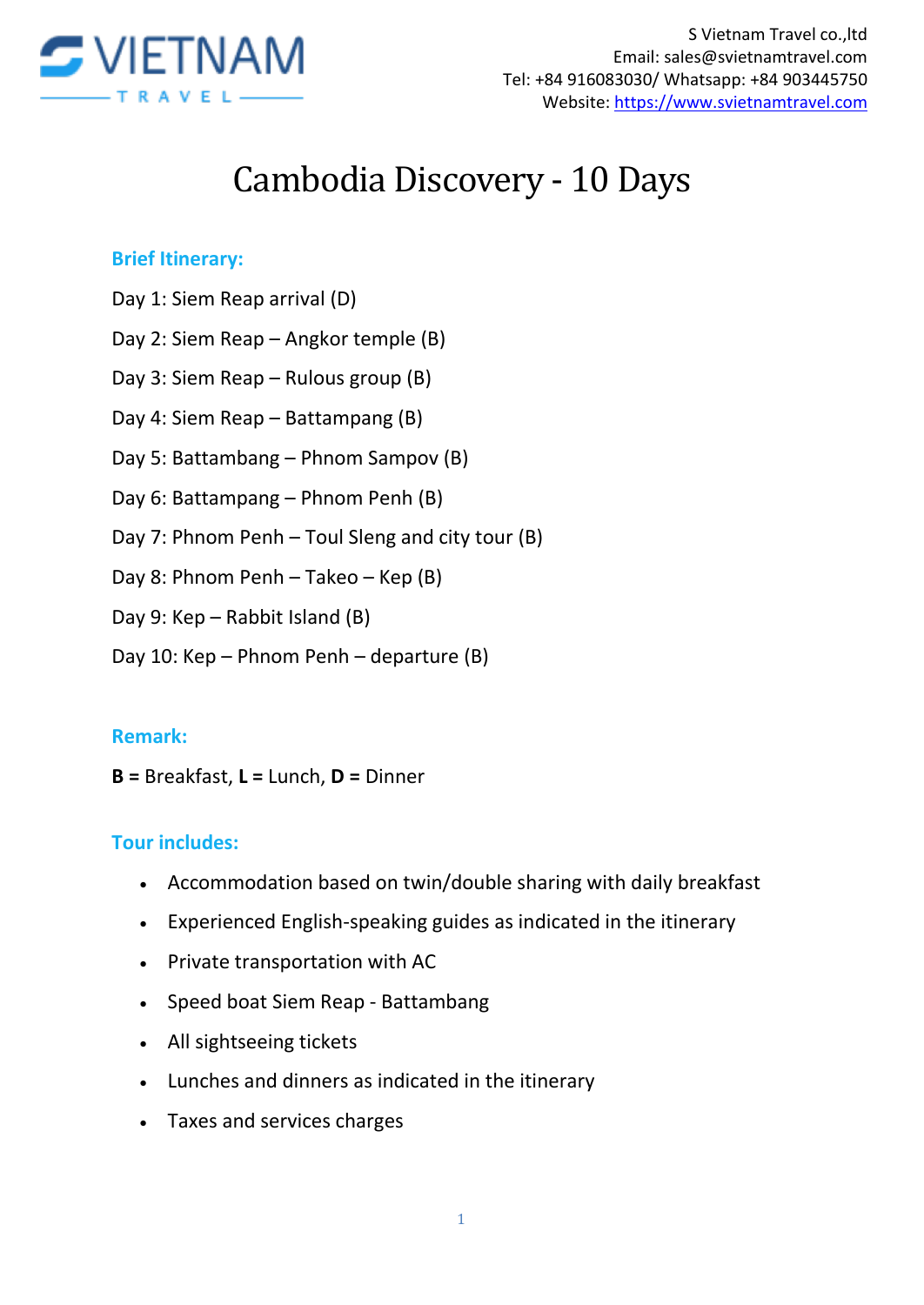

#### **Tour excludes:**

- International flight tickets and airport tax
- Visa stamping fee
- Early check in and late check out
- Drinks, gratuities and personal expenses
- Insurance

#### **Detail itinerary:**

## *Day 1: Siem Reap arrival (D)*

Welcome to Siem Reap. The driver and tour guide will pick you up and then transfer to city centre. Siem Reap orientation: walking along the Siem Reap Riverside and visiting the Fruit-bat in front of the Residence of King. Late afternoon, transfer to the floating village and take an excursion in a traditional wooden boat on the Tonle Sap Lake, the "Great Lake" of Cambodia, one of the largest in Asia. Enjoy sunsett on the foot of Phnom Krom Mountain and a welcomed dinner at the local restaurant.

### *Day 2: Siem Reap – Angkor temples (B)*

Early morning, enjoy the Tuk Tuk to the jungle-covered temple of Ta Phrom that had nearly disappeared into the jungle and remains overgrown, an oddly haunting and exotic scene. The magnificent roots of a tree, pushing between the huge stone blocks of the temple in a sort of embrace, evoke feelings that you may remember forever. Come back to hotel for breakfast before a full Angkor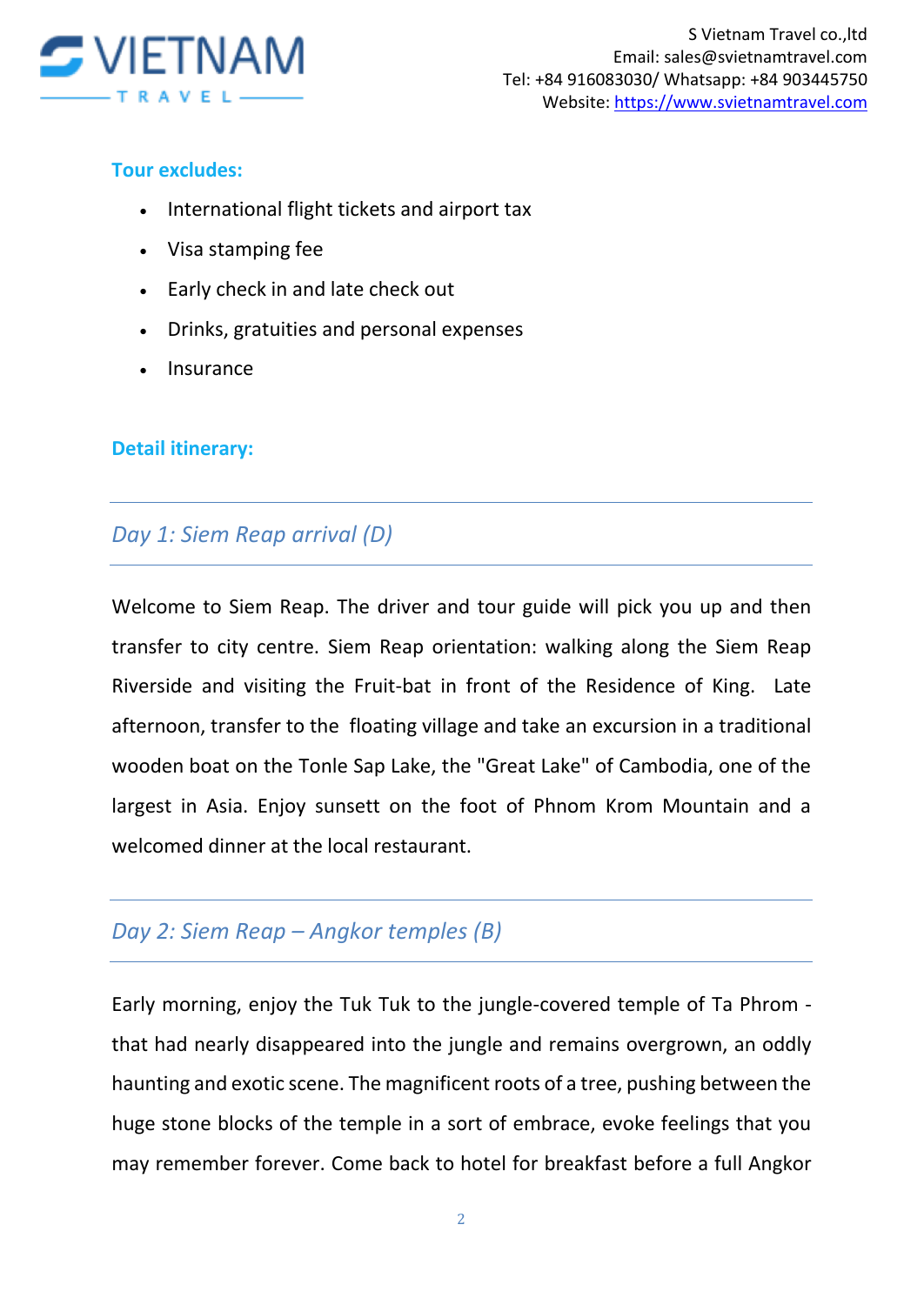

temple tour. Start with Angkor Thom, the South Gate of Angkor Thom, Bayon Temple, built from the late 12th century to the early 13th century by King Jayavarman VII and consists of 54 towers, the Royal Enclosure, the Phimeanakas, the Elephants Terrace and the Terrace of the Leper King. In the afternoon, spend your time for Angkor Wat, the largest temples in world and covers an area of 200 hectares and surrounded by moat and an exterior wall measuring 1300 meters x 1500 meters.

## *Day 3: Siem Reap – Hidden temples – Boeng Mealea (B)*

Today you drive to the most remote and ruin temples of Boeng Mealea which is a temple located 60 km east of the main group of temples at Angkor Wat and built during the reign of King Suryavarman II in the early 12th century. Its primary material is sandstone and it is surrounded by moats. The basic layout is three enclosing galleries around a central sanctuary. There is extensive carving of scenes from Hindu mythology, including the Churning of the Sea of Milk and Vishnu being borne by the bird god Garuda. Causeways have long balustrades formed by bodies of the seven-headed Naga serpent. Smaller in size than Angkor Wat, the king's main monument, Boeng Mealea nonetheless ranks among the Khmer empire's larger temples. Continue to Peurng Kumnou carving on the foot of Kulen Mountain and then lunch box will provide in the deep jungle, return to Siem Reap in the late afternoon.

## *Day 4: Siem Reap – Battambang (B)*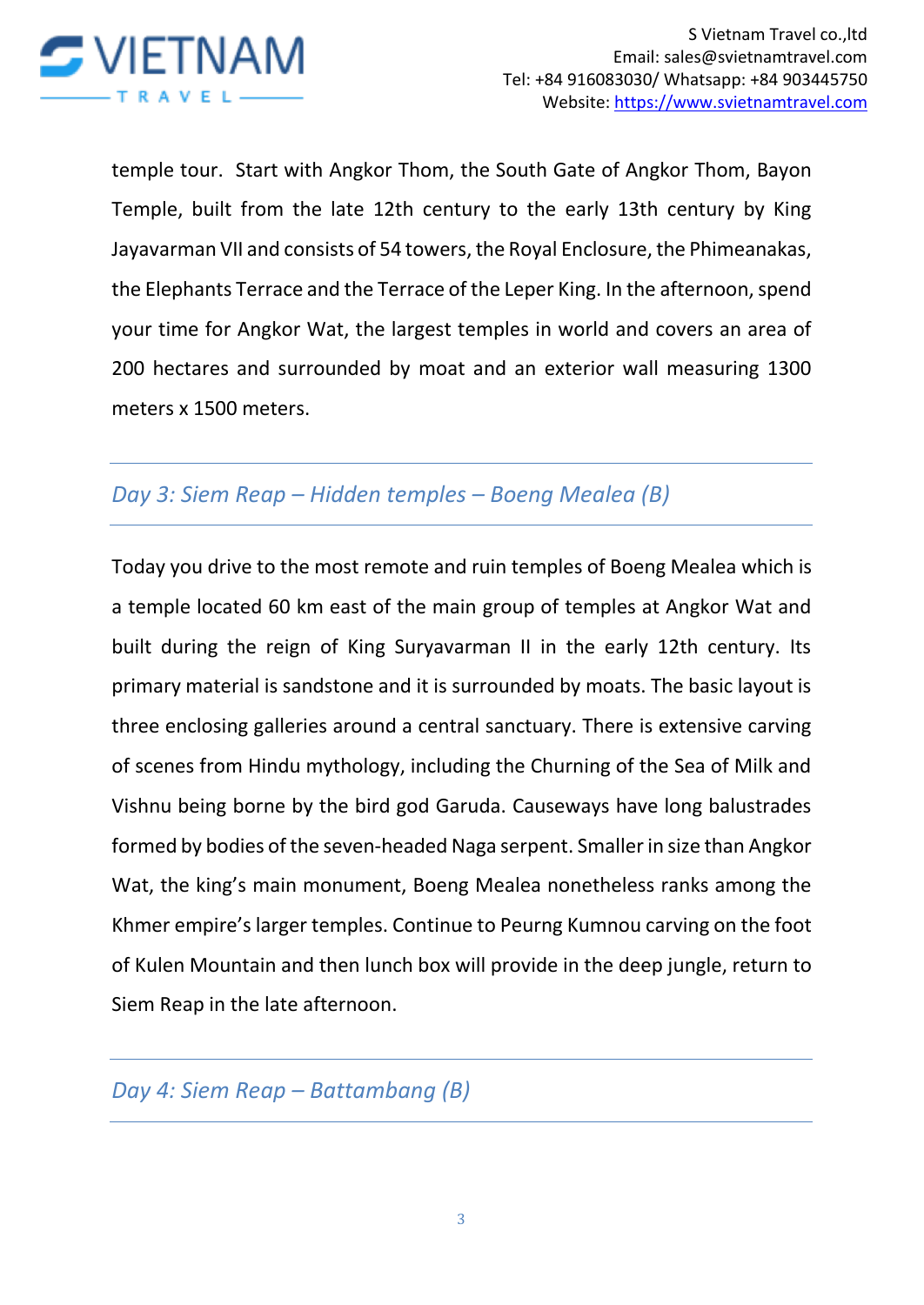

Early morning, take a  $4 - 6$  hour boat trip to Battambang along the Stung Sang Ker river. You can enjoy the wonderful landscape, the floating villages, as well as the daily life along the river. Arriving in Battambang, check in hotel and then walk through the town to discover its beautiful colonial architecture. Visit the Provincial Museum which displays some interesting pieces, such as carved lintels from surrounding temples, and stone or wooden Buddha statues.

*(Note: If water levels are low, the journey from Siem Reap to Battambang will be by car. The Tonle Sap Lake is at its lowest level at the end of the dry season in March and April)*

#### *Day 5: Battambang - Phnom Sampov*

After breakfast, you drive 12 km to Phnom Sampov. This mountain is the site of two caves which were formerly places of torture and killing by the Khmer Rouge. A memorial holding some of the victims' remains has been created there. From this place of such brutality, one can enjoy an ironically spectacular view of the countryside. Afterward, you go to Phnom Bannon, and climb the 337 steps to the top to the 12th century Prasat Bannon Temple. There you can enjoy another outstanding view of the surrounding plains. Continue to a natural cave located down the hill. A real life experience on the one-of-a-kind Bamboo Train will provide an unforgettable experience. Then it is an 11km drive along the Sang Ker River to Wat Ek Phnom, which was built by Suryavarman I in the 11th century.

#### *Day 6: Battambang - Phnom Penh*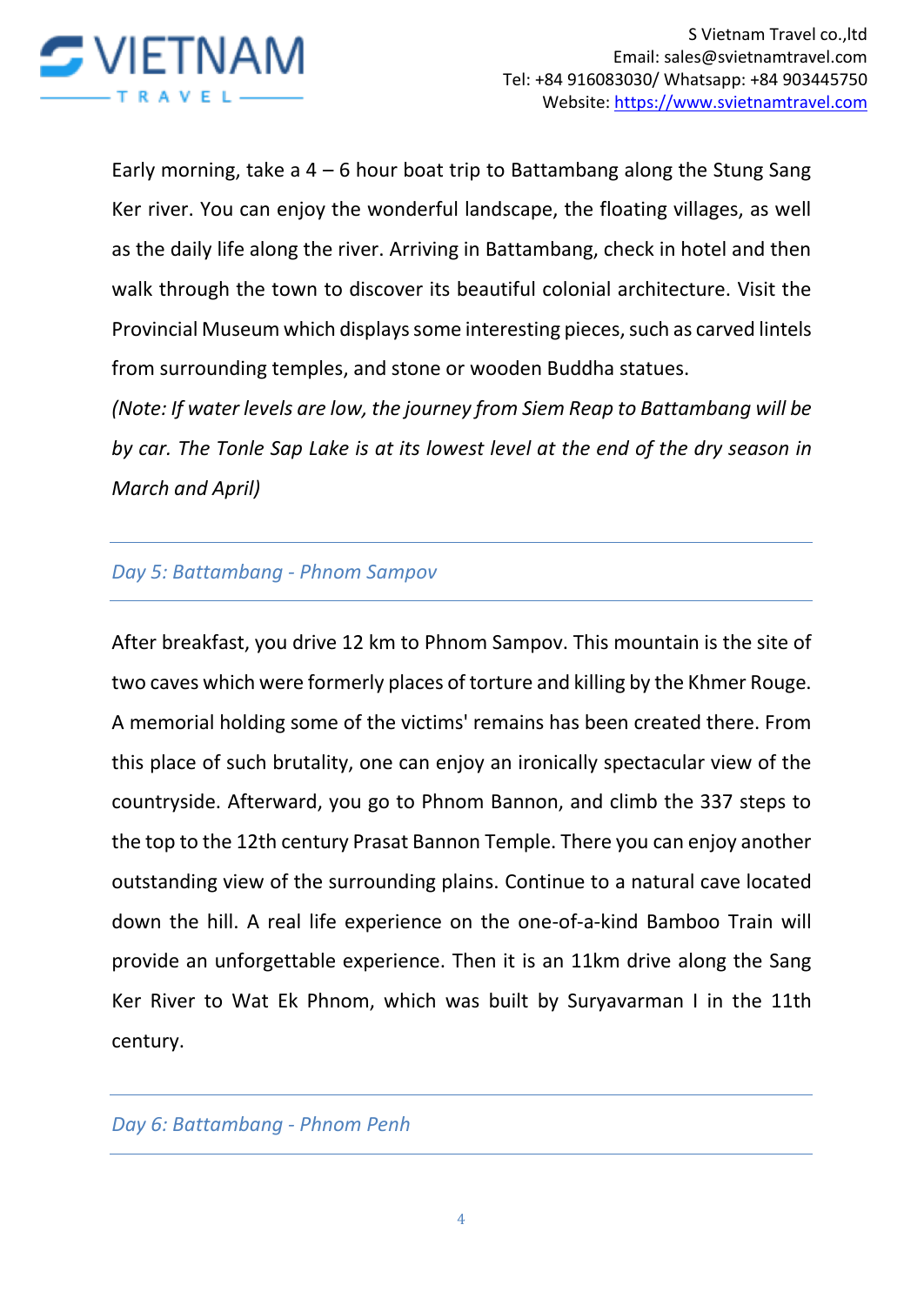

You will depart Battambang in the early morning on a beautiful drive through the Cambodian countryside to Phnom Penh, the capital of Cambodia. Check in hotel and visit Wat Phnom (Central of the City): is a treasured place of respect for all Khmers and is the namesake of the capital. Continue with National museum, displays inside more than 5,000 works of art, ranging from the 7th to the 13th century. Treasures include sculptures, 19th century dance costumes, royal barges and palanquins. You can rest by the peaceful, palm-shaded central courtyard and lotus ponds and contemplate one of Asia's riches cultures.

## *Day 7: Phnom Penh city (B)*

Situated at the confluence of the Mekong and Tonle Sap Rivers, the Cambodia's capital city look like a big village - town where French colonial influences can still be seen in old buildings restored. Start your city tour with a visit to Royal Palace. The Palace was opened in 1870 under King Norodom, and now contains the Royal Residence, the Throne Hall, the Silver Pagoda, and other buildings. The Silver Pagoda (Wat Preah Keo Morokat) is one of the city's most visited sites and offers a display of priceless Buddhist and historical objects. Afternoon, you visit to Toul Sleng museum (S-21) and the killing field of Choueng Ek, which is about 35kim away from the city. These places are grim reminders of Cambodia's bloody past under Pol Pot. It is almost inconceivable to confront the nature of true evil here in this gentle land, but the Buddhist memorial at Choeung Ek, commemorates the 1.7 million victims of the 1975-79 Pol Pot regime. This excursion may prove distressing for some.